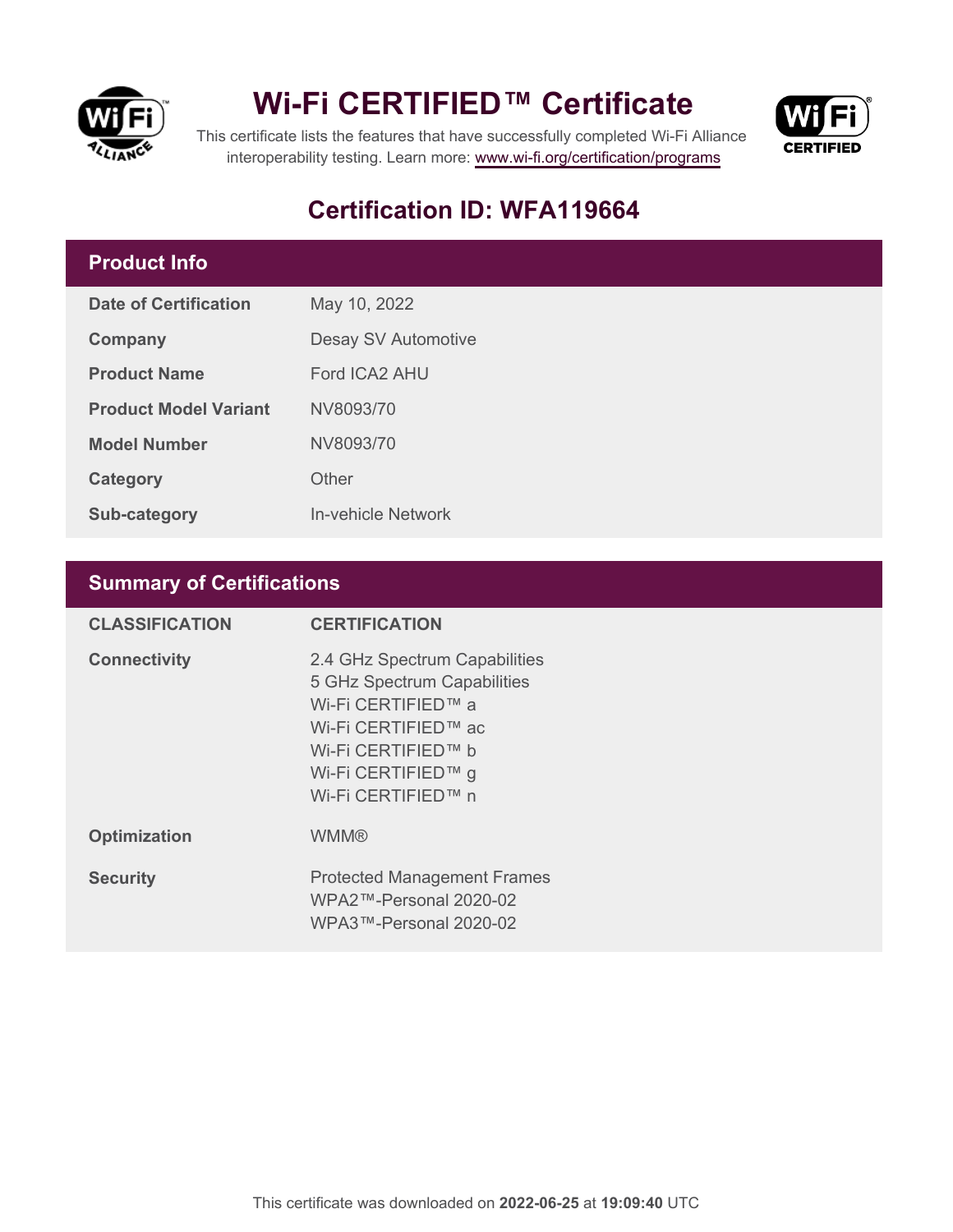

# **Wi-Fi CERTIFIED™ Certificate**

**Certification ID: WFA119664**



| <b>Role: Access Point</b><br>Page 2 of 3                                                                     |                                          |               |              |  |  |
|--------------------------------------------------------------------------------------------------------------|------------------------------------------|---------------|--------------|--|--|
| <b>Wi-Fi Components</b>                                                                                      |                                          |               |              |  |  |
| <b>Wi-Fi Component Operating System</b><br>Android8.1.0<br><b>Wi-Fi Component Firmware</b><br>A <sub>0</sub> | <b>RF Architecture</b>                   |               |              |  |  |
|                                                                                                              | <b>Bands Supported</b>                   | Transmit (Tx) | Receive (Rx) |  |  |
|                                                                                                              | $2.4$ GHz                                | $\mathbf{1}$  | 1            |  |  |
|                                                                                                              | 5 GHz                                    | 1             | 1            |  |  |
| <b>Certifications</b>                                                                                        |                                          |               |              |  |  |
| 2.4 GHz Spectrum Capabilities                                                                                | Wi-Fi CERTIFIED™ b                       |               |              |  |  |
| 20 MHz Channel Width in 2.4 GHz                                                                              | Wi-Fi CERTIFIED™ g                       |               |              |  |  |
| <b>5 GHz Spectrum Capabilities</b>                                                                           | Wi-Fi CERTIFIED™ n                       |               |              |  |  |
| 20 MHz Channel Width in 5 GHz                                                                                | OBSS on Extension Channel                |               |              |  |  |
| 40 MHz Channel Width in 5 GHz<br>80 MHz Channel Width in 5 GHz                                               | <b>Short Guard Interval</b><br>A-MPDU Tx |               |              |  |  |
|                                                                                                              |                                          |               |              |  |  |
| <b>Protected Management Frames</b>                                                                           |                                          |               |              |  |  |
| <b>WMM®</b>                                                                                                  |                                          |               |              |  |  |
| WPA2™-Personal 2020-02                                                                                       |                                          |               |              |  |  |
| WPA3™-Personal 2020-02                                                                                       |                                          |               |              |  |  |
| Wi-Fi CERTIFIED™ a                                                                                           |                                          |               |              |  |  |
| Wi-Fi CERTIFIED™ ac                                                                                          |                                          |               |              |  |  |
| A-MPDU with A-MSDU<br><b>MCS 8-9 Rx</b>                                                                      |                                          |               |              |  |  |
| <b>Short Guard Interval</b>                                                                                  |                                          |               |              |  |  |